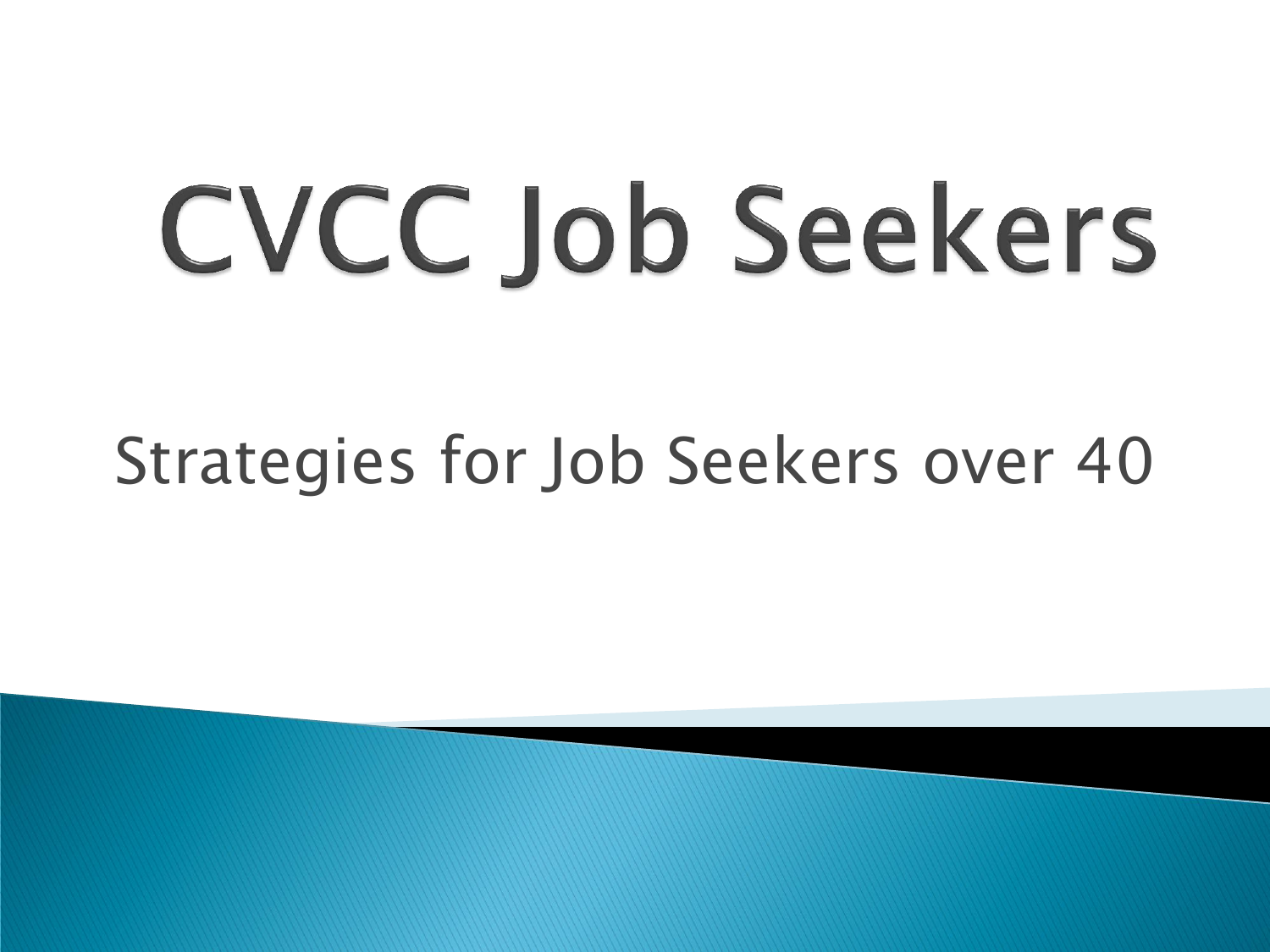## **EMPLOYER MYTHS ABOUT** OVER-40 **HIRING**

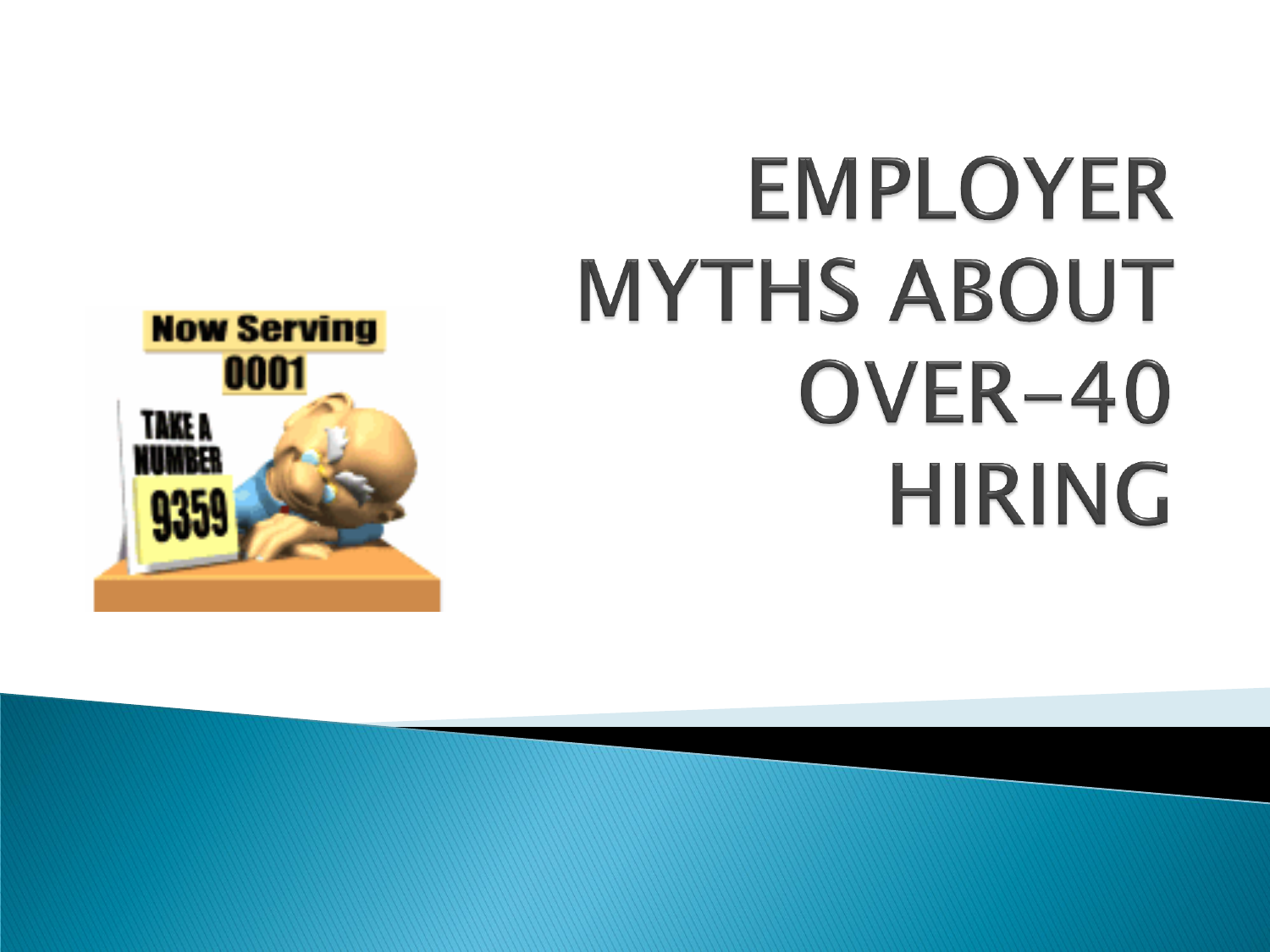### **AARP STUDY**

#### ADVANTAGES:

- ▶ In-depth experience, which leads to better judgment
- Greater commitment to quality
- Good communication skills; get along well with co-workers
- **Loyalty to company goals**
- ▶ Strong work ethic
- ▶ Highly developed skills and competencies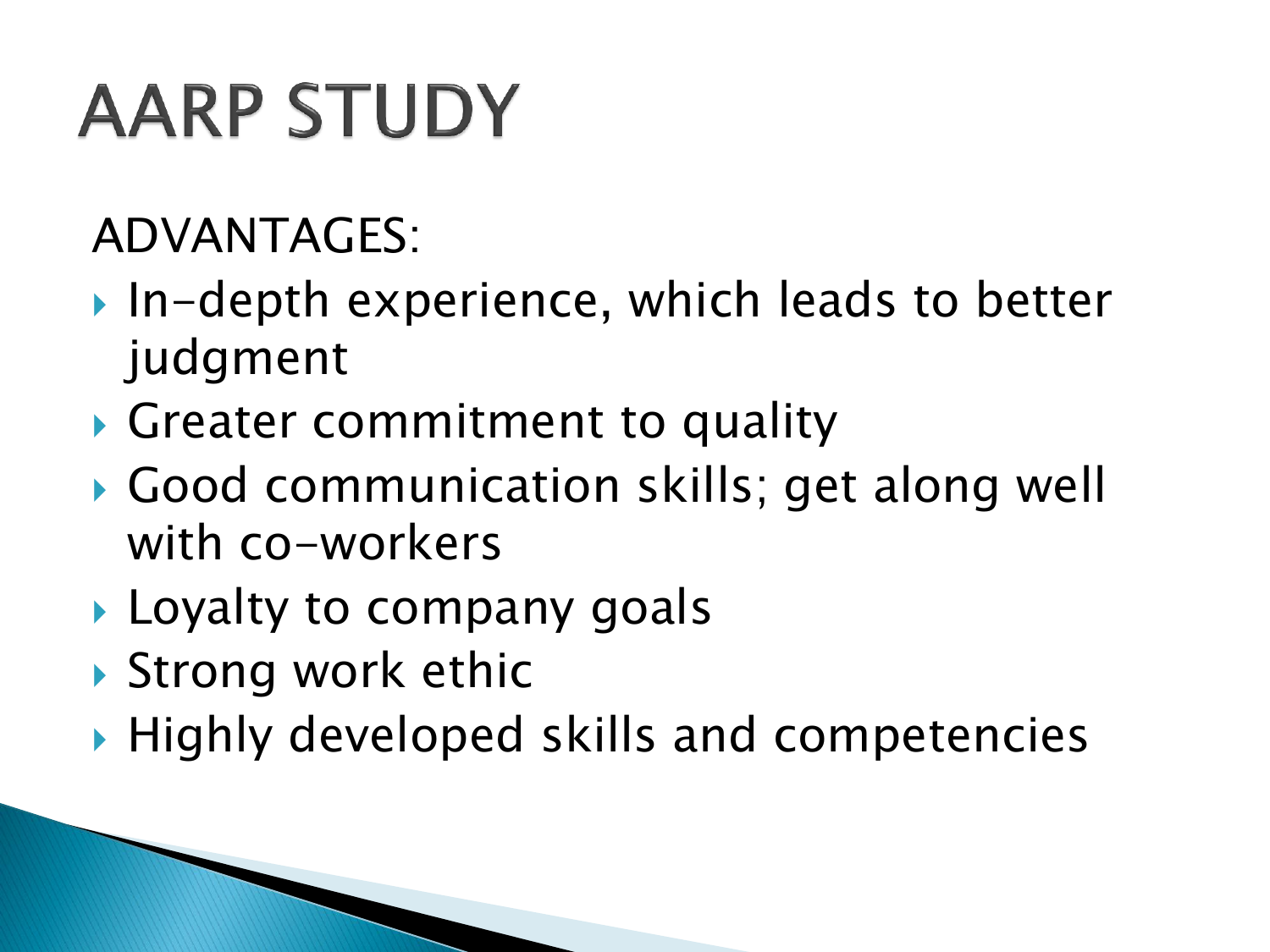### **AARP STUDY**

DISADVANTAGES:

- ▶ Resistance to change
- ▶ Reluctance to accept and use new technology
- Know-it-all attitude
- ▶ Discomfort when reporting to a younger manager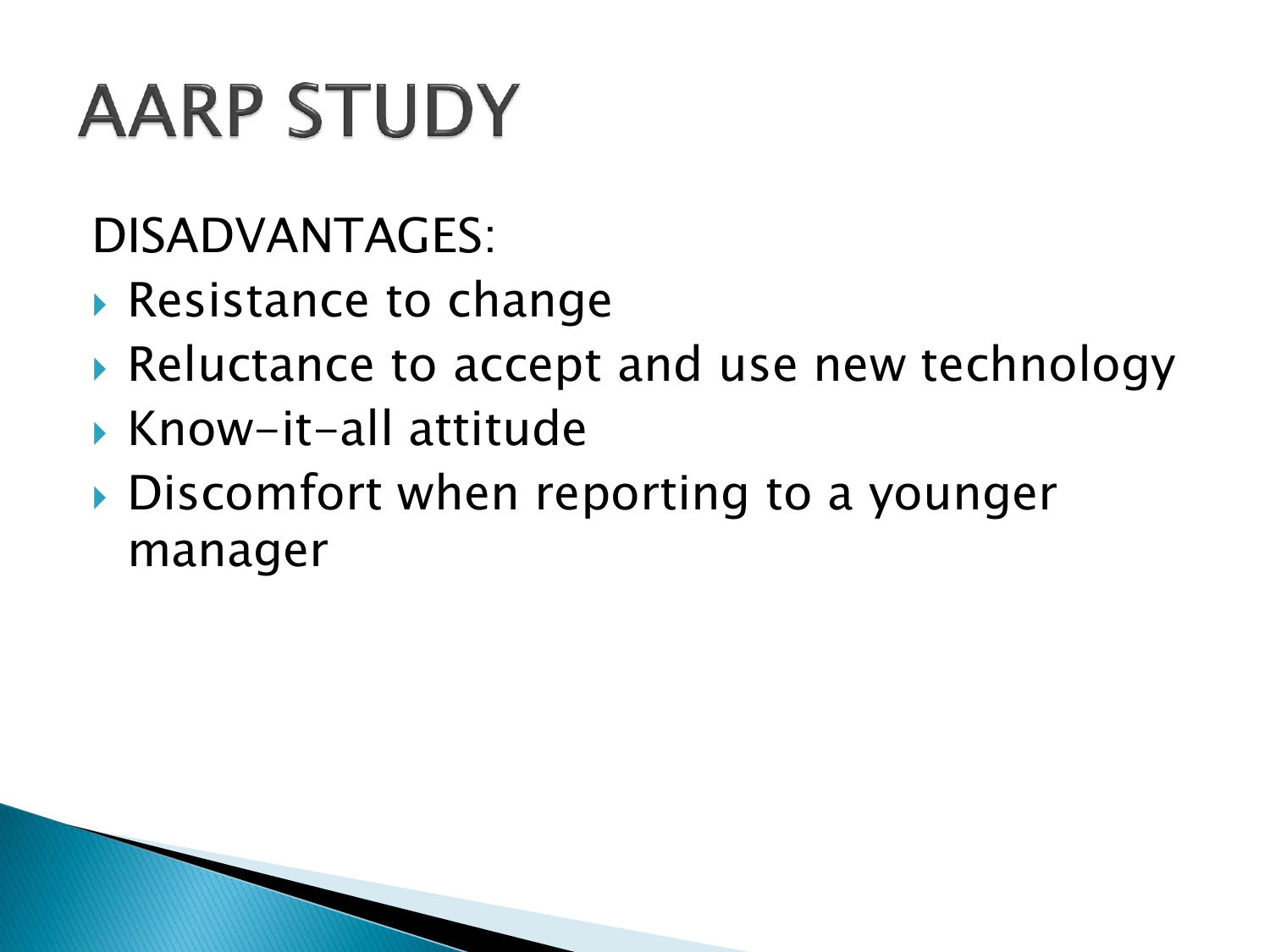

 $\sum$ Demonstrate that you're a lifelong learner who embraces change.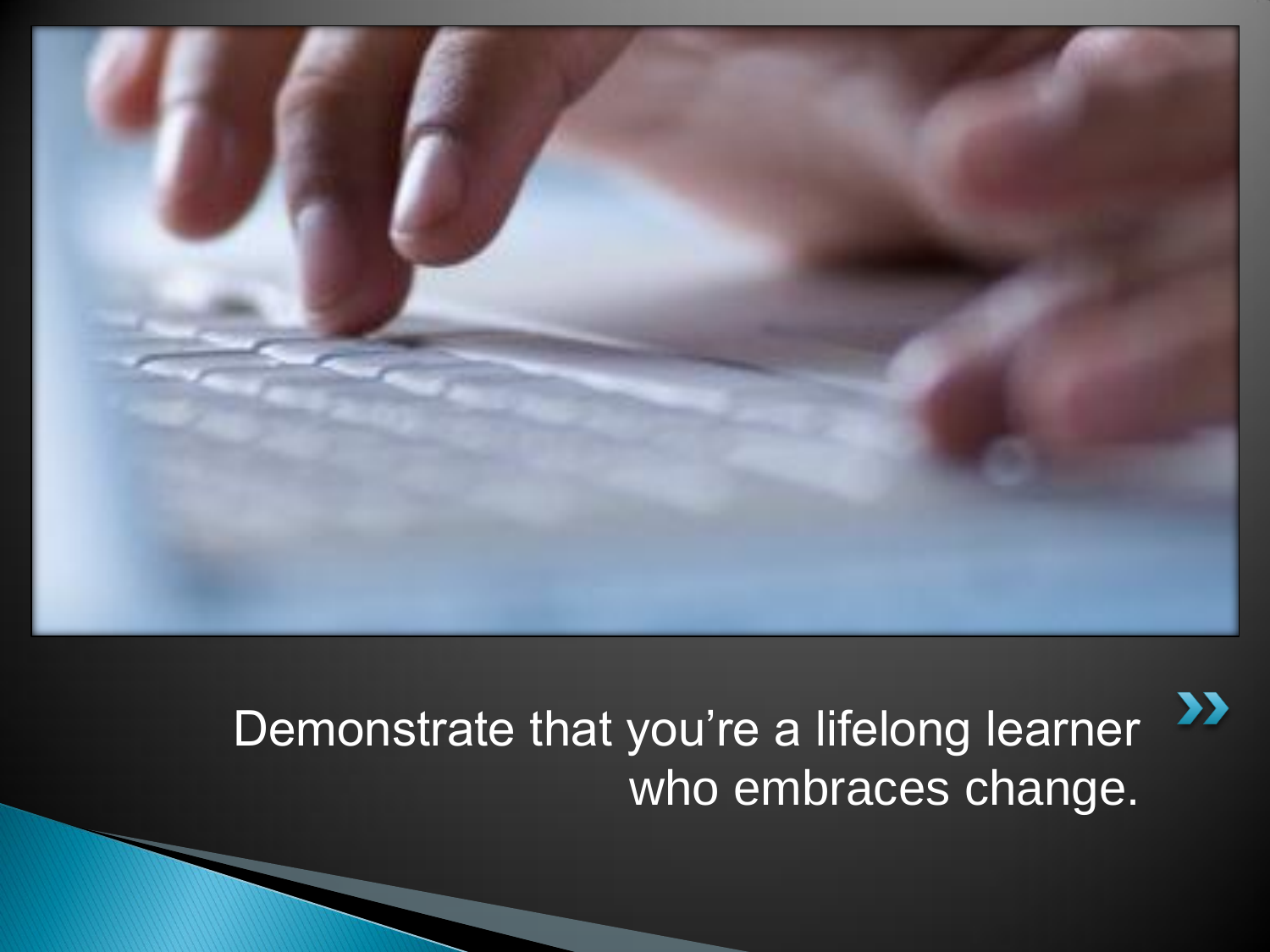

Create a Linked In account

Update your e-mail (lose AOL)

Be familiar with Skype, Instagram, Pinterest, Google Drive, and YouTube

Be technologically savvy.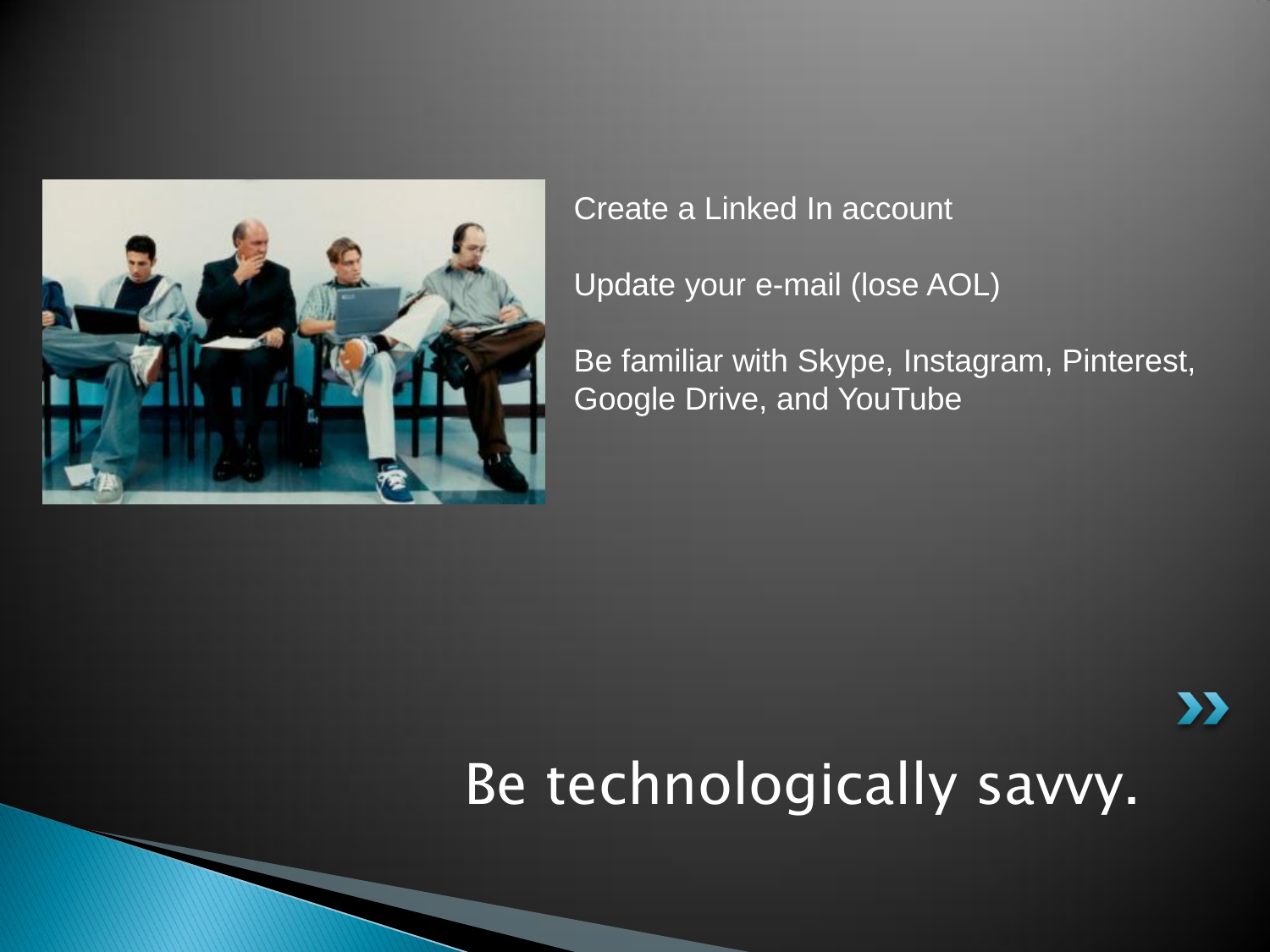

Mashable is a perfect catch-all site that can keep you in the know on current news, information, and trending social media topics.

Follow people of interest on Twitter or Pinterest..

#### Stay in the loop by reading up on  $\rightarrow$ what's fresh and current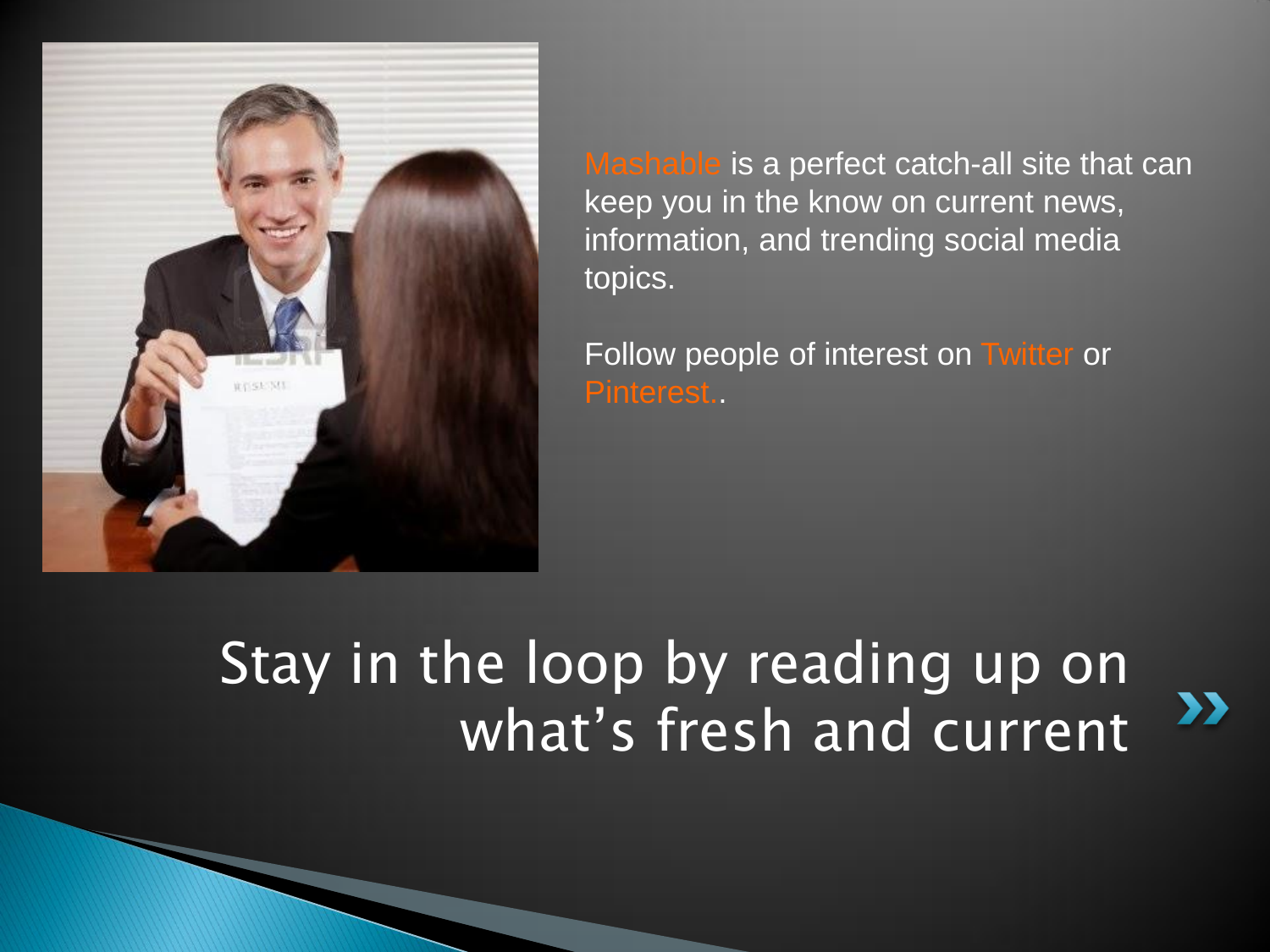

Stick with the classic looks. Follow trends in small doses. Add a splash of color.

Strive to look refined, smart and uncluttered.

Make sure your glasses are in style and your hair freshly trimmed.

Splurge on new shoes and a new handbag—larger and softer.

Project a youthful look, demeanor, and attitude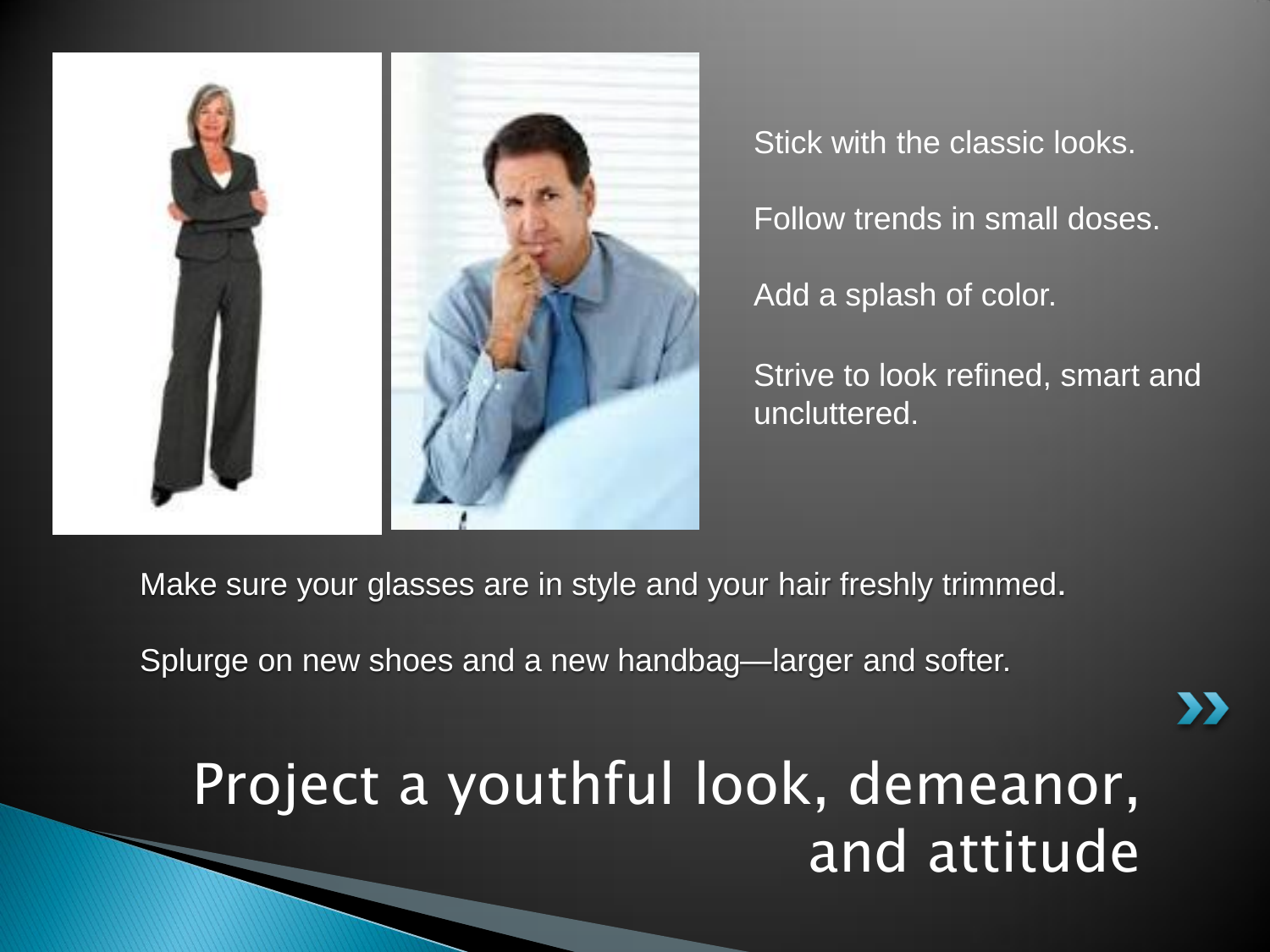

#### Create a team of advisers. >>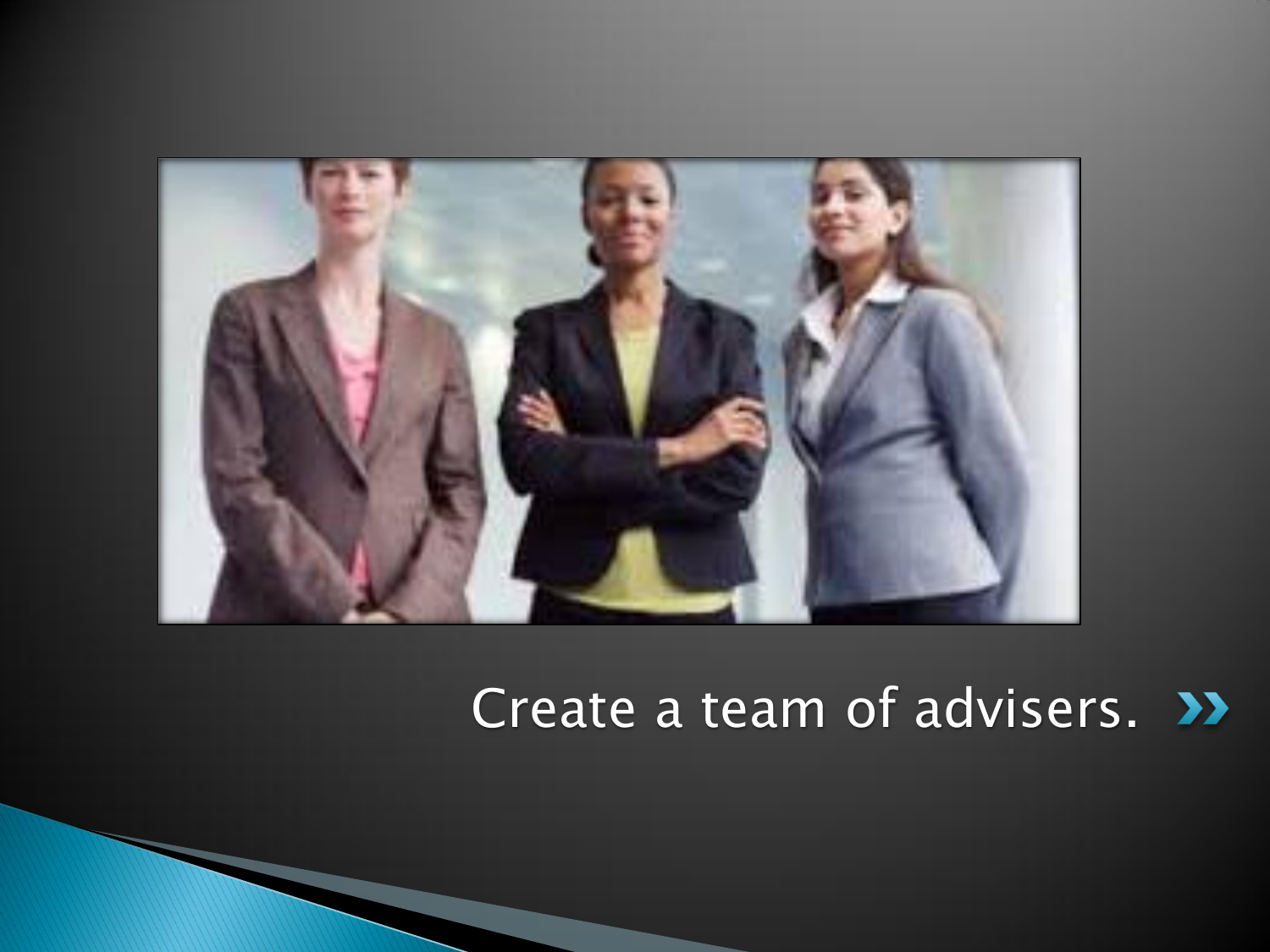|                                      | Veterans<br>(1922–1945)                                                | Baby Boomers<br>(1946–1964)                 | Generation X<br>(1965–1980)                  | Generation Y<br>(1981–2000)                                  |
|--------------------------------------|------------------------------------------------------------------------|---------------------------------------------|----------------------------------------------|--------------------------------------------------------------|
| <b>Core Values</b>                   | <b>Respect for authority</b><br><b>Conformers</b><br><b>Discipline</b> | <b>Optimism</b><br><b>Involvement</b>       | Skepticism<br><b>Fun</b><br>Informality      | <b>Realism</b><br>Confidence<br><b>Extreme fun</b><br>Social |
| Family                               | <b>Traditional</b><br><b>Nuclear</b>                                   | <b>Disintegrating</b>                       | Latch-key kids                               | <b>Merged families</b>                                       |
| <b>Education</b>                     | A dream                                                                | A birthright                                | A way to get<br>there                        | An incredible<br>expense                                     |
| <b>Communication</b><br><b>Media</b> | Rotary phones<br>One-on-one<br>Write a memo                            | <b>Touch-tone phones</b><br>Call me anytime | Cell phones<br>Call me only at<br>work       | Internet<br>Picture phones<br>E-mail                         |
| <b>Dealing with</b><br>Money         | Put it away<br>Pay cash                                                | Buy now, pay later                          | Cautious<br>Conservative<br>Save, save, save | Earn to spend                                                |

Know your audience.

 $\sum$